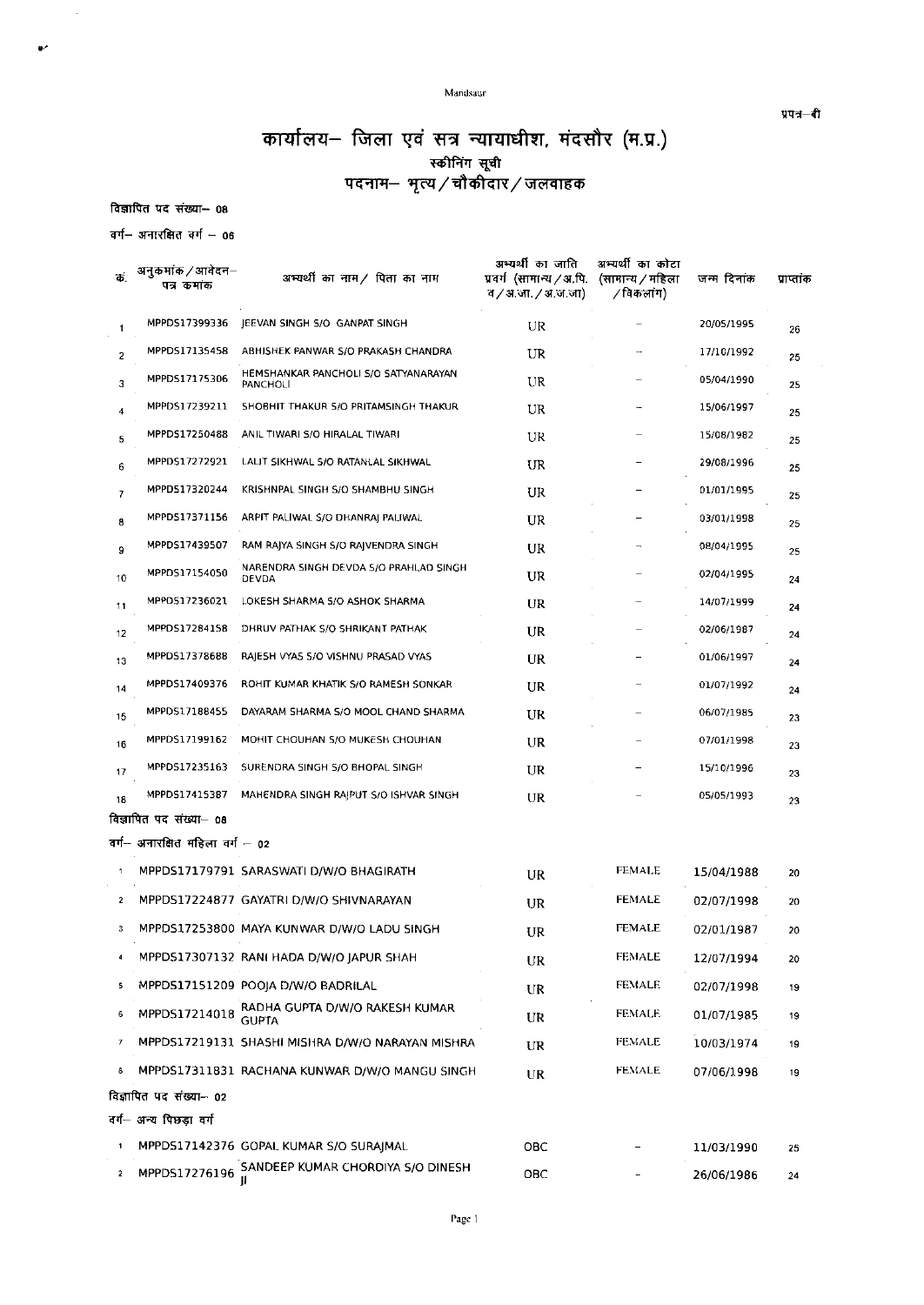|    | विज्ञापित पद संख्या— 03 |                                                               |     |             |            |    |
|----|-------------------------|---------------------------------------------------------------|-----|-------------|------------|----|
|    | वर्ग– अनुसूचित जाति     |                                                               |     |             |            |    |
| 1  | MPPDS17420248           | DEVENDRA KUMAR KHANDAGRE S/O<br>JAGANYA                       | SC  |             | 25/03/1986 | 25 |
| 2  | MPPD517155797           | SUNIL CHOUDHARY S/O CHETRAM<br><b>CHOUDHARY</b>               | SC  |             | 14/09/1985 | 24 |
| з  |                         | MPPDS17204020 ROOP SINGH KAMLE S/O HARIRAM KAMLE              | SC  |             | 20/01/1981 | 24 |
| 4  |                         | MPPDS17371920 KIRAN D/W/O KAILASH JI                          | SC  |             | 21/08/1995 | 24 |
| 5  |                         | MPPDS17444242 AMBALAL S/O BHAGIRATH                           | SC  |             | 15/09/1987 | 24 |
| 6  |                         | MPPDS17153785 DHIRAJ KHICHI S/O JAGDISH KHICHI                | SC  |             | 29/12/1989 | 23 |
| 7  |                         | MPPDS17319624 VISHNU S/O SATYANARAYAN                         | SC  |             | 10/07/1980 | 23 |
| 8  |                         | MPPDS17114658 MOHAN LAL S/O KUMAR SIGNH                       | SC  |             | 16/09/1993 | 22 |
| 9  | MPPDS17125155           | JITENDRA CHAUHAN S/O BABULAL JI<br>CHAUHAN                    | SC  |             | 02/02/1978 | 21 |
|    | विज्ञापित पद संख्या- 01 |                                                               |     |             |            |    |
|    | वर्ग-- विकलाग           |                                                               |     |             |            |    |
| 1  |                         | MPPDS17366115 SADHANA SONI D/W/O MUKESH                       | ОВС | Handicapped | 27/03/1981 | 22 |
| 2  |                         | MPPDS17457615 VIJAY NATH S/O AMAR NATH                        | OBC | Handicapped | 10/05/1984 | 20 |
| 3  |                         | MPPDS17436977 KAMLESH KUMAR S/O BADRILAL                      | OBC | Handicapped | 05/07/1990 | 18 |
| 4  |                         | MPPDS17314097 SHYAM KUMAR S/O KARU LAL                        | SC  | Handicapped | 31/07/1986 | 18 |
| 5  | MPPDS17160837           | KRISHNA PAL SINGH CHANDRAWAT S/O<br>MAHENDRA SINGH CHANDRAWAT | UR  | Handicapped | 12/09/1995 | 18 |
| 6  | MPPDS17175485           | DHARMENDRA SINGH BHATI S/O KALU<br><b>SINGH</b>               | UR  | Handicapped | 09/04/1981 | 18 |
| 7  | MPPDS17195610           | DEVENDRASINGH JHALA S/O<br>SHYAMSINGH IHALA                   | UR  | Handicapped | 02/08/1993 | 18 |
| 8  | MPPDS17337474           | DEEPAK KUMAR PANDYA S/O<br>RAMCHANDRA PANDYA                  | UR  | Handicapped | 29/08/1993 | 18 |
| 9  |                         | MPPDS17400922 GOPAL SINGH S/O DEVI SINGH                      | UR  | Handicapped | 16/06/1986 | 18 |
| 10 |                         | MPPDS17402928 MANISH KUMAR S/O RAMESHWAR                      | UR  | Handicapped | 06/03/1990 | 18 |
|    |                         | पदनाम— स्वीपर                                                 |     |             |            |    |
|    | विज्ञापित पद संख्या— ०३ |                                                               |     |             |            |    |
|    | वग— अनारक्षित           |                                                               |     |             |            |    |
| 1  | MPPDS17391890           | MANISH KUMAR ACHARYA S/O ARIUN LAL<br>ACHARYA                 | UR  |             | 15/04/1985 | 17 |
| 2  |                         | MPPDS17186115 SANDEEP KUMAR S/O DEVI PRASAD                   | UR  |             | 10/09/1994 | 15 |
| 3  |                         | MPPDS17165423 KAPIL SHARMA S/O ARJUN SHARMA                   | UR. |             | 12/10/1998 | 14 |
| 4  | MPPDS17392162           | NARENDRA KUMAR DAYMA S/O<br>DEVENDRA PRASAD DAYMA             | UR. |             | 21/03/1981 | 14 |
| 5  |                         | MPPDS17157168 BALWANT SINGH S/O KARAN SINGH                   | UR. |             | 06/10/1996 | 13 |
| 6  |                         | MPPDS17111801 RAJENDRA SINGH S/O MANGU SINGH                  | UR  |             | 15/10/1988 | 12 |
| 7  |                         | MPPDS17388406 RAVI KUMAR MEENA S/O MOTI LAL MEENA             | UR  |             | 07/07/1996 | 12 |
| 8  |                         | MPPDS17450240 HARISH KUMAR S/O BABU LAL                       | UR  |             | 18/08/1990 | 11 |
| 9  |                         | MPPDS17459626 GOPI LAL S/O HEERA LAL                          | UR  |             | 26/01/1982 | 10 |
|    | विज्ञापित पद संख्या– ०१ |                                                               |     |             |            |    |
|    | वर्ग– अन्य पिछडा वर्ग   |                                                               |     |             |            |    |
| 1. |                         | MPPDS17111563 RAJENDRA S/O RADHESHYAM                         | OBC |             | 01/12/1986 | 12 |
|    |                         | Page 2                                                        |     |             |            |    |

6 MPPDS17322871 RAMNARAYAN S/O KARULAL

3 MPPDS17331776 KAPIL S/O KALURAM

4 MPPDS17413245 AJAY BHATI S/O BHERU LAL OBC 6 MPPDS17132493 ANIL S/O MOHANLAL овс OBC

Mandsaur

ОВС

 $\ddot{\phantom{0}}$ 

23/09/1996

20/03/1995

19/05/1992

05/11/1977

 $24$ 

 $23$ 

 $21$ 

 $21$ 

 $\overline{\phantom{a}}$ 

 $\bar{\phantom{a}}$ 

 $\mathbb{Z}^{\mathbb{Z}}$ 

 $\bar{\phantom{a}}$